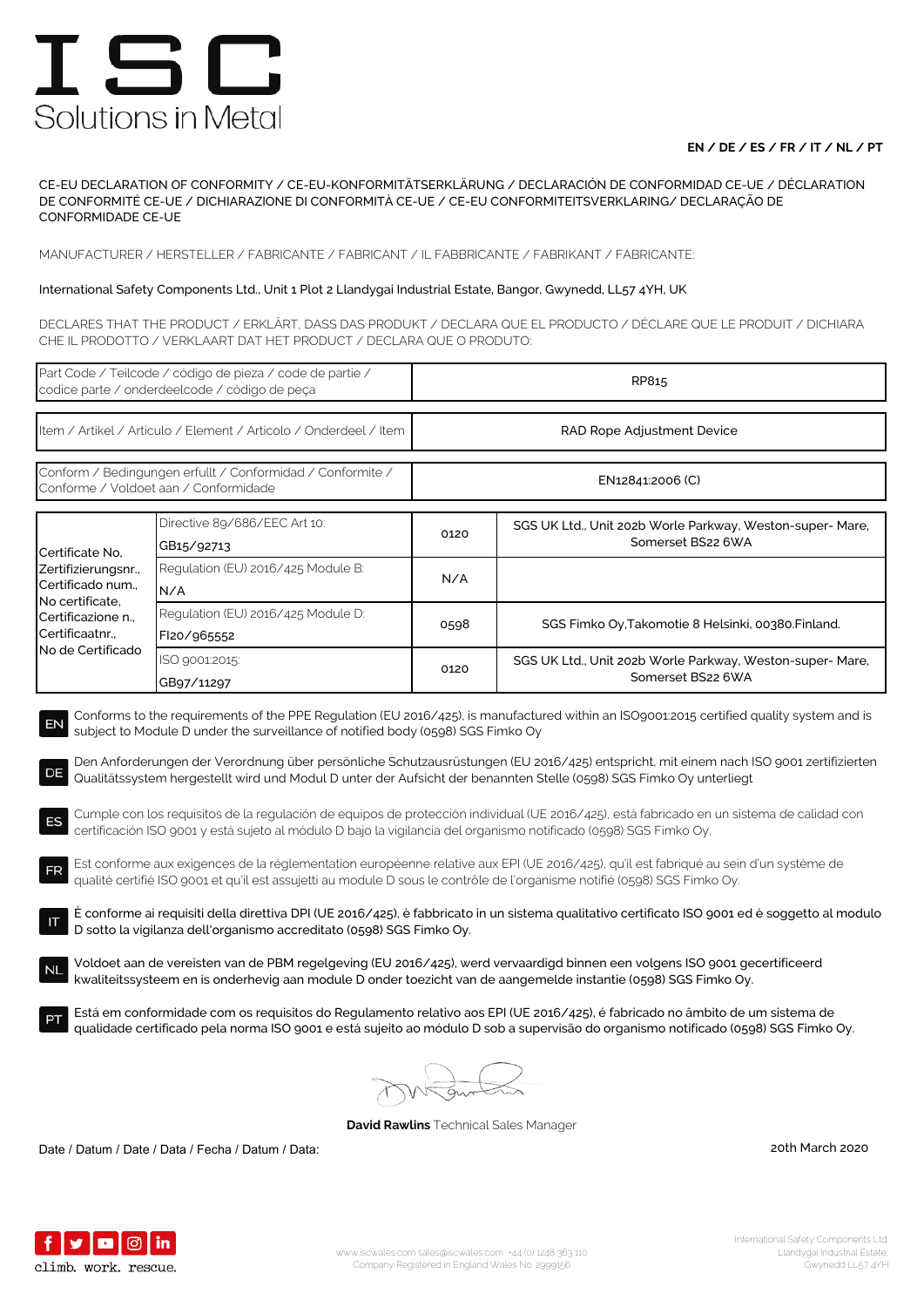## **CS / DA / FI / NO / PL / SV**

### CE/EU PROHLÁŠENÍ O SHODĚ / CE/EU-OVERENSSTEMMELSESERKLÆRING / CE/EU-VAATIMUSTENMUKAISUUSVAKUUTUS / CE/EU-SAMSVARSERKLÆRING / DEKLARACJA ZGODNOŚCI WE/UE / CE/EU-FÖRKLARING OM ÖVERENSSTÄMMELSE

VÝROBCE / FABRIKANT / VALMISTAJA / PRODUSENT / PRODUCENT / TILLVERKARE:

#### International Safety Components Ltd., Unit 1 Plot 2 Llandygai Industrial Estate, Bangor, Gwynedd, LL57 4YH, UK

PROHLAŠUJE, ŽE PRODUKT / ERKLÆRER AT PRODUKTET / VAKUUTTAA, ETTÄ TÄMÄ TUOTE / ERKLÆRER AT PRODUKTET / OŚWIADCZA, ŻE PRODUKT / INTYGAR ATT PRODUKTEN:

| Kod soucasti / Delkode / Osan koodi / Delkode / Kod czesci /<br>Delkod                                                                                                                                                                                                                                                           |                                                                                                                                                                                                         | RP815                      |                                                                                                                                                                                                                                                                                                                                                                                                                |  |
|----------------------------------------------------------------------------------------------------------------------------------------------------------------------------------------------------------------------------------------------------------------------------------------------------------------------------------|---------------------------------------------------------------------------------------------------------------------------------------------------------------------------------------------------------|----------------------------|----------------------------------------------------------------------------------------------------------------------------------------------------------------------------------------------------------------------------------------------------------------------------------------------------------------------------------------------------------------------------------------------------------------|--|
| Polozka / Element / Tuote / Artikkel / Pozycja / Objekt                                                                                                                                                                                                                                                                          |                                                                                                                                                                                                         | RAD Rope Adjustment Device |                                                                                                                                                                                                                                                                                                                                                                                                                |  |
| Odpovida / Overholdelse / Vaatimustenmukaisuus / Samsvar /<br>Zgodnosc / Efterlevnad                                                                                                                                                                                                                                             |                                                                                                                                                                                                         | EN12841:2006 (C)           |                                                                                                                                                                                                                                                                                                                                                                                                                |  |
| Certifikát č.<br>Certifikat nr.,<br>Sertifikaatti<br>numero,<br>Sertifikat nr.,<br>Nr Certyfikatu,<br>Certifikat nr.                                                                                                                                                                                                             | Directive 89/686/EEC Art 10:<br>GB15/92713                                                                                                                                                              | 0120                       | SGS UK Ltd., Unit 202b Worle Parkway, Weston-super- Mare,<br>Somerset BS22 6WA                                                                                                                                                                                                                                                                                                                                 |  |
|                                                                                                                                                                                                                                                                                                                                  | Regulation (EU) 2016/425 Module B:<br>N/A                                                                                                                                                               | N/A                        |                                                                                                                                                                                                                                                                                                                                                                                                                |  |
|                                                                                                                                                                                                                                                                                                                                  | Regulation (EU) 2016/425 Module D:<br>FI20/965552                                                                                                                                                       | 0598                       | SGS Fimko Oy, Takomotie 8 Helsinki, 00380. Finland.                                                                                                                                                                                                                                                                                                                                                            |  |
|                                                                                                                                                                                                                                                                                                                                  | ISO 9001:2015:<br>GB97/11297                                                                                                                                                                            | 0120                       | SGS UK Ltd., Unit 202b Worle Parkway, Weston-super- Mare,<br>Somerset BS22 6WA                                                                                                                                                                                                                                                                                                                                 |  |
| CS<br>DA<br>F <sub>1</sub>                                                                                                                                                                                                                                                                                                       | podle normy ISO 9001 a podléhá modulu D pod dohledem notifikované osoby č. 0598 SGS Fimko Oy.<br>kvalitetssystem, og er underlagt modul D under overvågning af det bemyndigede organ 0598 SGS Fimko Oy. |                            | Zařízení splňuje požadavky nařízení o osobních ochranných prostředcích 2016/425, je vyrobeno v systému řízení jakosti certifikovaném<br>Overholder kravene i forordningen om personlige værnemidler (EU 2016/425), er fremstillet i inden for det certificerede ISO 9001-<br>Noudattaa henkilönsuojaimia koskevan asetuksen (EU 2016/425) vaatimuksia, on valmistettu ISO 9001 -sertifioidun laatujärjestelmän |  |
| mukaisesti ja että siihen sovelletaan ilmoitetun laitoksen 0598 SGS Fimko Oy.:in alaista D-moduulia.<br>Overholder kravene i PVU-forordningen (EU 2016/425), er produsert innenfor et ISO 9001-sertifisert kvalitetssystem og er underlagt modul<br><b>NO</b><br>D under overvåkning av teknisk kontrollorgan 0598 SGS Fimko Oy. |                                                                                                                                                                                                         |                            |                                                                                                                                                                                                                                                                                                                                                                                                                |  |
| Spełnia wymogi rozporządzenia w sprawie środków ochrony indywidualnej (UE 2016/425), jest produkowany w ramach systemu jakości<br>PL<br>zgodnego z ISO 9001 i podlega modułowi D pod nadzorem jednostki notyfikowanej 0598 SGS Fimko Oy                                                                                          |                                                                                                                                                                                                         |                            |                                                                                                                                                                                                                                                                                                                                                                                                                |  |
| <b>SV</b>                                                                                                                                                                                                                                                                                                                        | övervakning av anmält organ 0598 SGS Fimko Oy.                                                                                                                                                          |                            | Uppfyller kraven för PPE-reglerna (EU 2016/425), tillverkas inom ett ISO 9001-certifierat kvalitetssystem och är föremål för modul D under                                                                                                                                                                                                                                                                     |  |

**David Rawlins** Technical Sales Manager

Dato / Datum / Paivamaara / Dato / Data / Datum: 20th March 2020

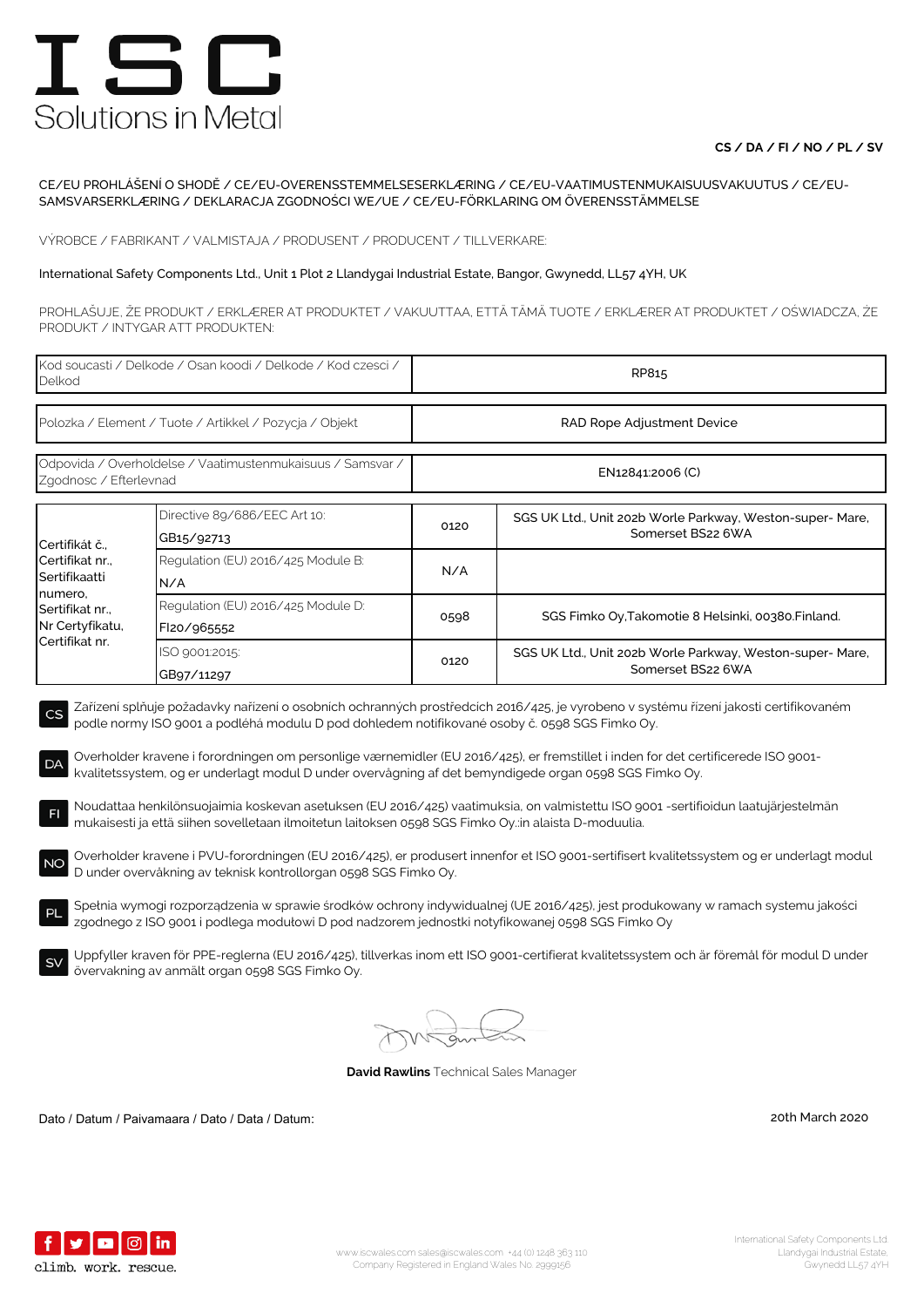## **EN / DE / ES / FR / IT / NL / PT**

CE-EU DECLARATION OF CONFORMITY / CE-EU-KONFORMITÄTSERKLÄRUNG / DECLARACIÓN DE CONFORMIDAD CE-UE / DÉCLARATION DE CONFORMITÉ CE-UE / DICHIARAZIONE DI CONFORMITÀ CE-UE / CE-EU CONFORMITEITSVERKLARING/ DECLARAÇÃO DE CONFORMIDADE CE-UE

MANUFACTURER / HERSTELLER / FABRICANTE / FABRICANT / IL FABBRICANTE / FABRIKANT / FABRICANTE:

### International Safety Components Ltd., Unit 1 Plot 2 Llandygai Industrial Estate, Bangor, Gwynedd, LL57 4YH, UK

DECLARES THAT THE PRODUCT / ERKLÄRT, DASS DAS PRODUKT / DECLARA QUE EL PRODUCTO / DÉCLARE QUE LE PRODUIT / DICHIARA CHE IL PRODOTTO / VERKLAART DAT HET PRODUCT / DECLARA QUE O PRODUTO:

| Part Code / Teilcode / código de pieza / code de partie /<br>codice parte / onderdeelcode / código de peça                                                                                                                                                                                                                                                                                                                                                                                                                                                                                                                                                                                                                                                                                                                                                                                                                                                                                                                                                   |                                                   | RP815                      |                                                                                |  |  |
|--------------------------------------------------------------------------------------------------------------------------------------------------------------------------------------------------------------------------------------------------------------------------------------------------------------------------------------------------------------------------------------------------------------------------------------------------------------------------------------------------------------------------------------------------------------------------------------------------------------------------------------------------------------------------------------------------------------------------------------------------------------------------------------------------------------------------------------------------------------------------------------------------------------------------------------------------------------------------------------------------------------------------------------------------------------|---------------------------------------------------|----------------------------|--------------------------------------------------------------------------------|--|--|
| Item / Artikel / Articulo / Element / Articolo / Onderdeel / Item                                                                                                                                                                                                                                                                                                                                                                                                                                                                                                                                                                                                                                                                                                                                                                                                                                                                                                                                                                                            |                                                   | RAD Rope Adjustment Device |                                                                                |  |  |
| Conform / Bedingungen erfullt / Conformidad / Conformite /<br>Conforme / Voldoet aan / Conformidade                                                                                                                                                                                                                                                                                                                                                                                                                                                                                                                                                                                                                                                                                                                                                                                                                                                                                                                                                          |                                                   | EN12841:2006 (C)           |                                                                                |  |  |
| Certificate No.<br>Zertifizierungsnr.,<br>Certificado num.,<br>No certificate,<br>Certificazione n.,<br>Certificaatnr<br>No de Certificado                                                                                                                                                                                                                                                                                                                                                                                                                                                                                                                                                                                                                                                                                                                                                                                                                                                                                                                   | Directive 89/686/EEC Art 10:<br>GB15/92713        | 0120                       | SGS UK Ltd., Unit 202b Worle Parkway, Weston-super- Mare,<br>Somerset BS22 6WA |  |  |
|                                                                                                                                                                                                                                                                                                                                                                                                                                                                                                                                                                                                                                                                                                                                                                                                                                                                                                                                                                                                                                                              | Regulation (EU) 2016/425 Module B:<br>N/A         | N/A                        |                                                                                |  |  |
|                                                                                                                                                                                                                                                                                                                                                                                                                                                                                                                                                                                                                                                                                                                                                                                                                                                                                                                                                                                                                                                              | Regulation (EU) 2016/425 Module D:<br>GB18/961970 | 0120                       | SGS UK Ltd., Unit 202b Worle Parkway, Weston-super- Mare,<br>Somerset BS22 6WA |  |  |
|                                                                                                                                                                                                                                                                                                                                                                                                                                                                                                                                                                                                                                                                                                                                                                                                                                                                                                                                                                                                                                                              | ISO 9001:2015:<br>GB97/11297                      | 0120                       | SGS UK Ltd., Unit 202b Worle Parkway, Weston-super- Mare,<br>Somerset BS22 6WA |  |  |
| subject to Module D under the surveillance of notified body (0120) SGS UK Ltd.<br>Den Anforderungen der Verordnung über persönliche Schutzausrüstungen (EU 2016/425) entspricht, mit einem nach ISO 9001 zertifizierten<br>DE<br>Qualitätssystem hergestellt wird und Modul D unter der Aufsicht der benannten Stelle (0120) SGS UK Ltd. unterliegt<br>Cumple con los requisitos de la regulación de equipos de protección individual (UE 2016/425), está fabricado en un sistema de calidad con<br>ES<br>certificación ISO 9001 y está sujeto al módulo D bajo la vigilancia del organismo notificado (0120) SGS UK Ltd.<br>Est conforme aux exigences de la réglementation européenne relative aux EPI (UE 2016/425), qu'il est fabriqué au sein d'un système de<br><b>FR</b><br>qualité certifié ISO 9001 et qu'il est assujetti au module D sous le contrôle de l'organisme notifié (0120) SGS UK Ltd.<br>È conforme ai requisiti della direttiva DPI (UE 2016/425), è fabbricato in un sistema qualitativo certificato ISO 9001 ed è soggetto al modulo |                                                   |                            |                                                                                |  |  |
| D sotto la vigilanza dell'organismo accreditato (0120) SGS UK Ltd.<br>Voldoet aan de vereisten van de PBM regelgeving (EU 2016/425), werd vervaardigd binnen een volgens ISO 9001 gecertificeerd<br><b>NL</b>                                                                                                                                                                                                                                                                                                                                                                                                                                                                                                                                                                                                                                                                                                                                                                                                                                                |                                                   |                            |                                                                                |  |  |
| kwaliteitssysteem en is onderhevig aan module D onder toezicht van de aangemelde instantie (0120) SGS UK Ltd.<br>Está em conformidade com os requisitos do Regulamento relativo aos EPI (UE 2016/425), é fabricado no âmbito de um sistema de<br>qualidade certificado pela norma ISO 9001 e está sujeito ao módulo D sob a supervisão do organismo notificado (0120) SGS UK Ltd.                                                                                                                                                                                                                                                                                                                                                                                                                                                                                                                                                                                                                                                                            |                                                   |                            |                                                                                |  |  |
| <b>David Rawlins</b> Technical Sales Manager                                                                                                                                                                                                                                                                                                                                                                                                                                                                                                                                                                                                                                                                                                                                                                                                                                                                                                                                                                                                                 |                                                   |                            |                                                                                |  |  |

Date / Datum / Date / Data / Fecha / Datum / Data: 20th March 2020